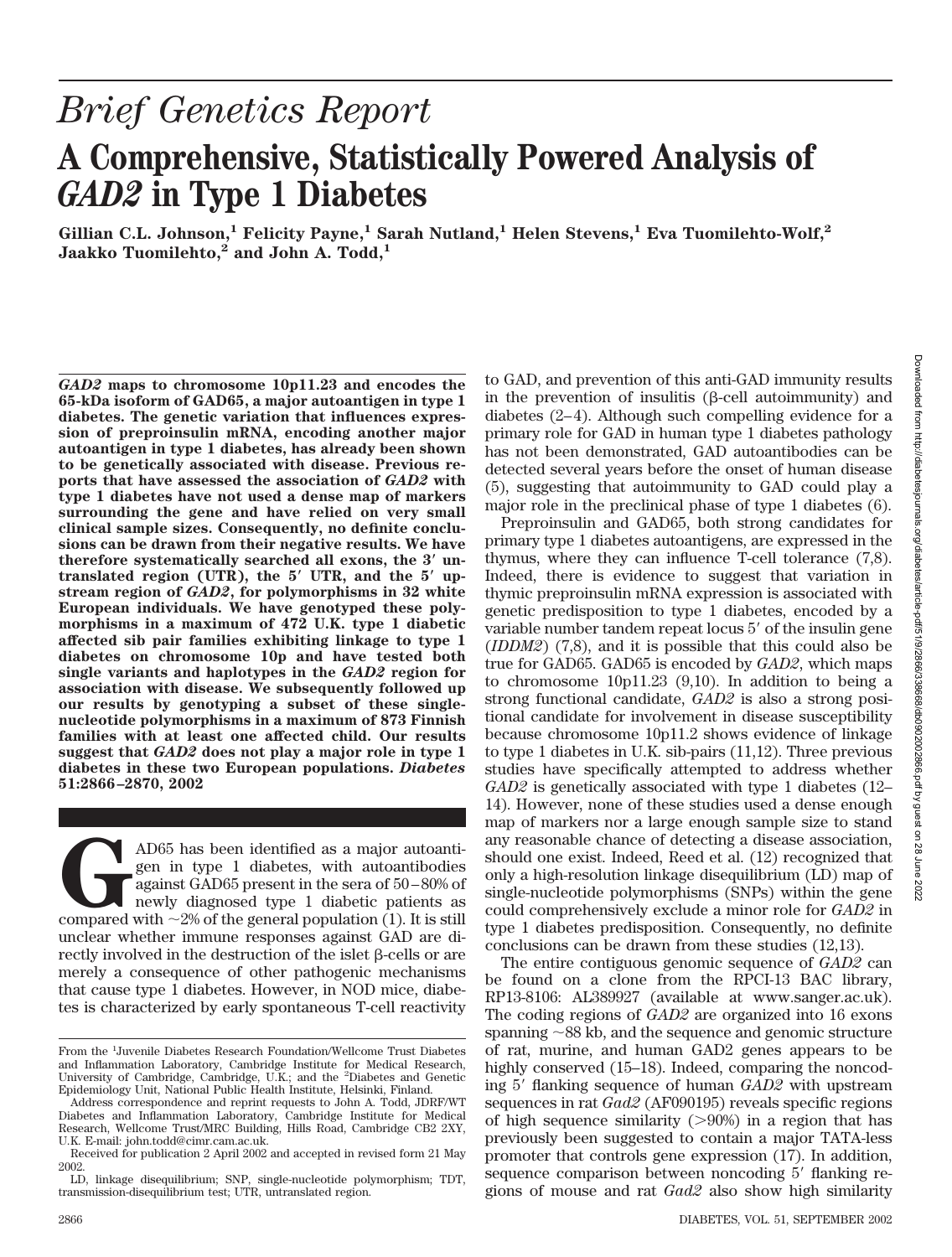

**FIG. 1.** *A***: Polymorphisms detected and genotyped at** *GAD2. B***: U.K. parental haplotype reconstruction using 13 SNPs spanning the GAD2 gene.**

 $(>90\%)$ , again suggesting the presence of conserved regulatory elements controlling expression of the gene (16,18).

To evaluate whether variants in *GAD2* influence susceptibility to type 1 diabetes, we scanned all coding sequences, most of the  $3'$  untranslated region (UTR), and  $2.8$ kb of the 5' flanking region for polymorphisms (including the 5' UTR and all regions showing similarity to 5' flanking sequences in rat and murine *Gad2*) in 32 individuals. We detected 22 polymorphisms in total, 3 of which were in coding regions, and each caused a nonsynonymous change in the amino acid sequence of the protein. In addition to the 3 cSNPs detected in *GAD2*, we also genotyped 10 additional noncoding polymorphisms in a maximum of 472 multiplex families from the U.K. already showing evidence of linkage to disease in this region (11,12). This dataset provided 99.9% power to detect an effect equivalent to that seen at *IDDM2* (relative risk  $[RR] = 2$ , disease allele frequency = 0.7), with  $P = 0.05$  and  $\sim 77\%$  power to detect an effect at  $P = 0.05$  for a disease allele with 5% frequency and an RR of 1.5. We selected the noncoding SNPs on the basis of their patterns of heterozygosity in the original screening panel of 32 individuals. As specific groups of SNPs were exclusively heterozygous in the same individuals, it is likely they all marked the same ancestral haplotype and therefore would be redundant in a first-pass association study. Therefore, we only chose a selection from each group to genotype in the diabetic family panel in the first instance. We also genotyped all other SNPs that were found to be heterozygous in at least three individuals in our screening panel. Our SNP map at *GAD2* therefore extended over 86.5 kb, from 2,625 bp upstream of the *GAD2* initiation codon to 91 bp before the start of the last exon (Fig. 1).

We observed 12 haplotypes when reconstructing parental haplotypes from all SNP markers (Fig. 1). A feature of the genomic architecture observed in the *GAD2* region is that SNP allele frequency is a good indicator of LD. Indeed, SNPs with very similar allele frequencies are in almost absolute LD and therefore mark certain haplotypes. For example, five SNPs whose minor allele frequency is  $\sim$ 8%  $(-2,625 \text{ A} \rightarrow \text{G}, 12,669 \text{ A} \rightarrow \text{G}, 12,750 \text{ T} \rightarrow \text{G}, 29,208 \text{ C} \rightarrow \text{T},$ and 53,842 G $\rightarrow$ C) are mainly present on just one haplotype, haplotype D, and those with a minor allele frequency of  $\sim$ 15% (-1,937 C $\rightarrow$ T, -1,399 C $\rightarrow$ A, -243 A $\rightarrow$ G, and 84  $A\rightarrow G$ ) are mainly present on another haplotype, haplotype C. Consequently, analyzing just two haplotype-tagging SNPs (19), 12,689  $C \rightarrow A \rightarrow T$ , the SNP that segregates three alleles, and one of  $-1,937$  C $\rightarrow$ T,  $-1,399$  C $\rightarrow$ A,  $-243$  $A\rightarrow G$ , or 84  $A\rightarrow G$ , can capture the majority of the variation that we observed in this 87-kb region (Fig. 1). Indeed, SNPs marking haplotype D and haplotype C represent the groups of polymorphisms that were heterozygous in the same individuals in our screening panel, confirming that a limited amount of additional information would have been gained if the remaining markers in these groups had been genotyped. We tested all individual SNPs for association with type 1 diabetes using the transmission-disequilibrium test (TDT) (Table 1). The group of five SNPs, mainly present on haplotype D, including both the 5 flanking SNP,  $-2.625 \text{ A} \rightarrow \text{G}$ , which maps within a region of high sequence similarity ( $>90\%$ ) to a 5' flanking region in rat *Gad2*, and also a SNP in exon 10 of *GAD2*, which causes a Gly-Glu amino acid change in the mature protein, showed a slight deviation from the expected Mendelian rate of transmission  $(P < 0.05)$ . Analyzing the four most

TABLE 1

Association analysis of SNPs in the *GAD2* region in a maximum of 472 diabetic multiplex families originating from the U.K.

| Marker                | Allele | Transmitted | Nontransmitted<br>91<br>230<br>191<br>167<br>136<br>17<br>13<br>76 | $P^*$   |  |
|-----------------------|--------|-------------|--------------------------------------------------------------------|---------|--|
| $-2,625$ A $>$ G      | A      | 127         |                                                                    | 0.02    |  |
| $-1,937$ C $>$ T      | C      | 242         |                                                                    | 0.6     |  |
| $-1,399$ C>A          | A      | 186         |                                                                    | 0.82    |  |
| $-243$ A $>$ G        | A      | 175         |                                                                    | 0.69    |  |
| 84 A>G                | A      | 145         |                                                                    | 0.64    |  |
| $2,414$ C $> A$       | A      | 12          |                                                                    | 0.43    |  |
| $7,882 \text{ G} > A$ | A      | 11          |                                                                    | 0.67    |  |
| 12,669 A>G            | A      | 114         |                                                                    | 0.01    |  |
| 12,689                |        |             |                                                                    |         |  |
| C > A > T             | A      | 80          | 108                                                                | 0.04    |  |
|                       | C      | 369         | 339                                                                | 0.26    |  |
|                       | т      | 376         | 378                                                                | 0.95    |  |
| 12,750 T $>$ G        | G      | 77          | 117                                                                | 0.01    |  |
| 29,208 C>T            | C      | 100         | 78                                                                 | 0.11    |  |
| 53,842 G>C            | C      | 134         | 169                                                                | 0.05    |  |
| 83,897 T>A            | Α      | 172         | 200                                                                | $0.2\,$ |  |

\*Robust variance estimators were used in the calculation of *P* values to ensure a valid test of association.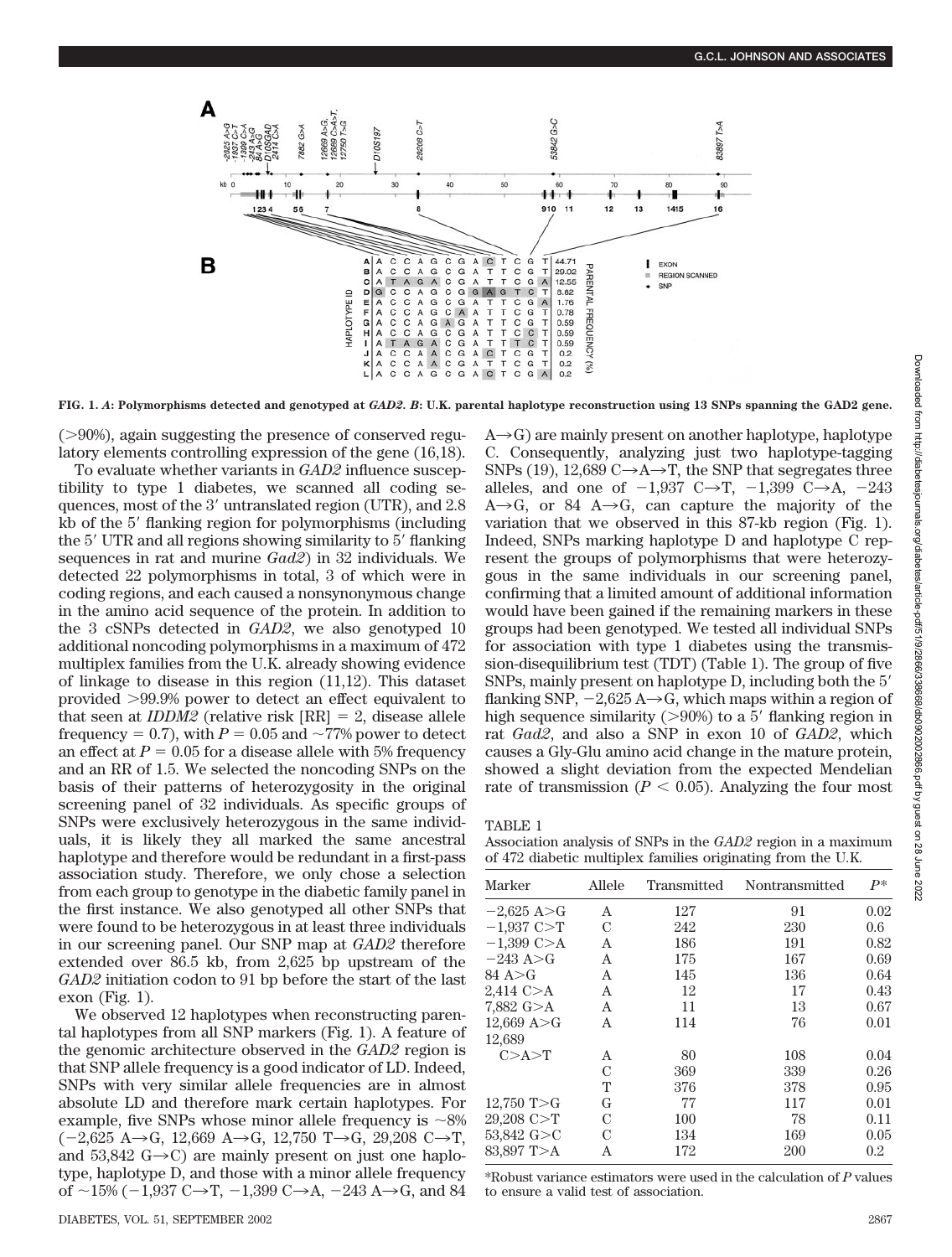| TABLE 2                                                                                  |  |  |
|------------------------------------------------------------------------------------------|--|--|
| Comparison of haplotypes observed in the GAD2 region in the U.K. and Finnish populations |  |  |

|   |                   |                   |          |                 |                     |               |               | Finnish               |                            |
|---|-------------------|-------------------|----------|-----------------|---------------------|---------------|---------------|-----------------------|----------------------------|
|   | $-2,625$<br>A > G | $-1,937$<br>C > T | 84 A > G | 12,669<br>A > G | 12,689<br>C > A > T | 12,750<br>T>G | 83,897<br>T>A | parental<br>frequency | U.K. parental<br>frequency |
| a | Α                 |                   | G        | Α               |                     |               | гr            | 42.56                 | 43.92                      |
| b |                   |                   | G        | Α               |                     |               |               | 37.66                 | 31                         |
| C |                   |                   | А        | Α               |                     |               |               | 9.97                  | 13.53                      |
| d | Uτ                |                   | G        | G               |                     | lτ            |               | 6.17                  | 8.66                       |
| e |                   |                   | G        |                 |                     |               |               | 1.27                  | 1.82                       |
|   |                   |                   |          |                 |                     |               |               | 0.95                  | 0.61                       |
| g |                   |                   | Œτ       |                 |                     |               |               | 0.79                  | 0.15                       |
|   |                   |                   | G        |                 |                     |               |               | 0.16                  |                            |
|   |                   |                   | G        | Α               |                     |               |               | 0.16                  |                            |
|   |                   |                   |          | A               |                     |               | А             | 0.16                  |                            |
|   | ١Ŧ                |                   | G        | G               |                     | lτ            |               | 0.16                  |                            |
|   |                   |                   |          |                 |                     |               |               |                       | 0.15                       |
| m |                   |                   |          | Α               |                     |               |               |                       | 0.15                       |

common haplotypes captured by the two SNPs, 12,689  $C\rightarrow A\rightarrow T$  and 84  $A\rightarrow G$ , revealed weak evidence for a protective effect of haplotype D  $(41.4\%$  transmission,  $P =$ 0.045). No other haplotypes analyzed showed any significant deviations from Mendelian transmission to affected offspring. The two SNPs defining the most common SNP haplotypes were also analyzed in conjunction with two microsatellite markers, *D10S197* and GAD (13), in the region (Fig. 1). None of the four SNP/microsatellite haplotypes with a parental frequency  $>5\%$  showed any evidence of association to disease (data not shown).

Although no additional U.K. families were available to extend the weak evidence for the association of SNPs on haplotype D with type 1 diabetes, 873 simplex families were available from Finland, the country with the highest incidence of type 1 diabetes (20). Initially, we genotyped seven of the *GAD2* polymorphisms  $(-2.625 \text{ A} \rightarrow \text{G}, -1.937)$ C $\rightarrow$ T, 84 A $\rightarrow$ G, 12,669 A $\rightarrow$ G, 12,689 C $\rightarrow$ A $\rightarrow$ T, 12,750 T $\rightarrow$ G, and 83,897 T $\rightarrow$ A) in 224 families to evaluate LD/ haplotype patterns of these markers in the Finnish population. The four most common haplotypes comprising these six markers were identical in both populations (Table 2). Therefore, it seemed reasonable to assume that if a variant on haplotype D (with a frequency of  $\sim$ 8% in the U.K.) was causing susceptibility to type 1 diabetes in the U.K., it might also have the same effect in Finland. As the three SNPs that mark haplotype D in the U.K. were in absolute LD in the Finnish families studied, the remaining families were genotyped with only the  $-2,625$  A $\rightarrow$ G polymorphism to evaluate association of this haplotype/ SNP in Finnish diabetic individuals. In a total of 814 fully genotyped families, this SNP showed no evidence of association to type 1 diabetes using the TDT. Assuming the putative disease haplotype is having the same effect in both populations, and given the frequency of the SNP observed in the Finnish parental population (6.92%), these additional families should provide 77.8% power to detect a disease allele at  $P = 0.05$  (assuming a multiplicative model [21]). Because our replication study was therefore reasonably powered, the initial weak result obtained in our U.K. families is likely to represent a false positive.

When a disease is known to be clinically heterogeneous, it may be beneficial to stratify the dataset on the basis of relevant predefined criteria (11,13). The HLA complex on chromosome 6p21.31 (*IDDM1*) contains genes encoding cell surface molecules that display peptides for immune recognition, with *HLA-DRB1\*03* (*HLA-DR3*) and *HLA-DRB1\*04* (*HLA-DR4*) haplotypes showing the greatest association to type 1 diabetes in European populations (22). GAD is a major autoantigen in type 1 diabetes, and peptide binding to class II molecules could be allotype specific. Indeed, it has been suggested that the early appearance of islet autoantibodies is common for DR3/4 heterozygous and DR4/4 homozygous offspring of type 1 diabetic parents (23) and that antibodies to GAD are specifically associated with DR3 alleles in siblings of type 1 diabetic subjects (24).

Offspring were therefore selected on the basis of having at least one copy of the high-risk HLA-DR3 or HLA-DR4 haplotypes to test whether the weak association seen with SNP 2,625  $A\rightarrow G$  in the original U.K. population was influenced by specific interactions with *IDDM1.* There was, however, no evidence for HLA-specific heterogeneity in the distribution of the  $2625A \rightarrow G*G$  allele in unrelated patients from either the U.K. or Finland (Table 3).

Our polymorphism search at GAD2 included all coding sequences and a 5' flanking region that likely plays a role in controlling expression of the gene (17). Moreover, as the mean level of LD between pairs of loci within the gene was considerable (D'<sub>mean</sub> = 0.86), it is possible that we would have also been able to detect, indirectly, the effects of any unidentified functional intronic variants. Combined with the large number of affected offspring  $(n = 914)$ studied in our first-pass scan, this should have allowed us to detect an effect equivalent to that of the insulin gene/ *IDDM2* locus ( $RR = 2$ , disease allele frequency = 0.7) or larger at  $P < 0.05$  with  $>99.9\%$  power. However, we only found very modest evidence for a disease association with a single haplotype  $(P = 0.045)$ , a finding that was not replicated in a second large dataset comprising 814 families with at least one affected offspring. Therefore, the data from this first comprehensive evaluation of the role of GAD2 in type 1 diabetes suggest that genetic variation within this gene is unlikely to contribute significantly to the development of the disease. It is possible that a functional variant of a GAD2 transcription control element, which is out of LD with the SNPs we have typed, exists some distance from the GAD2 structural gene.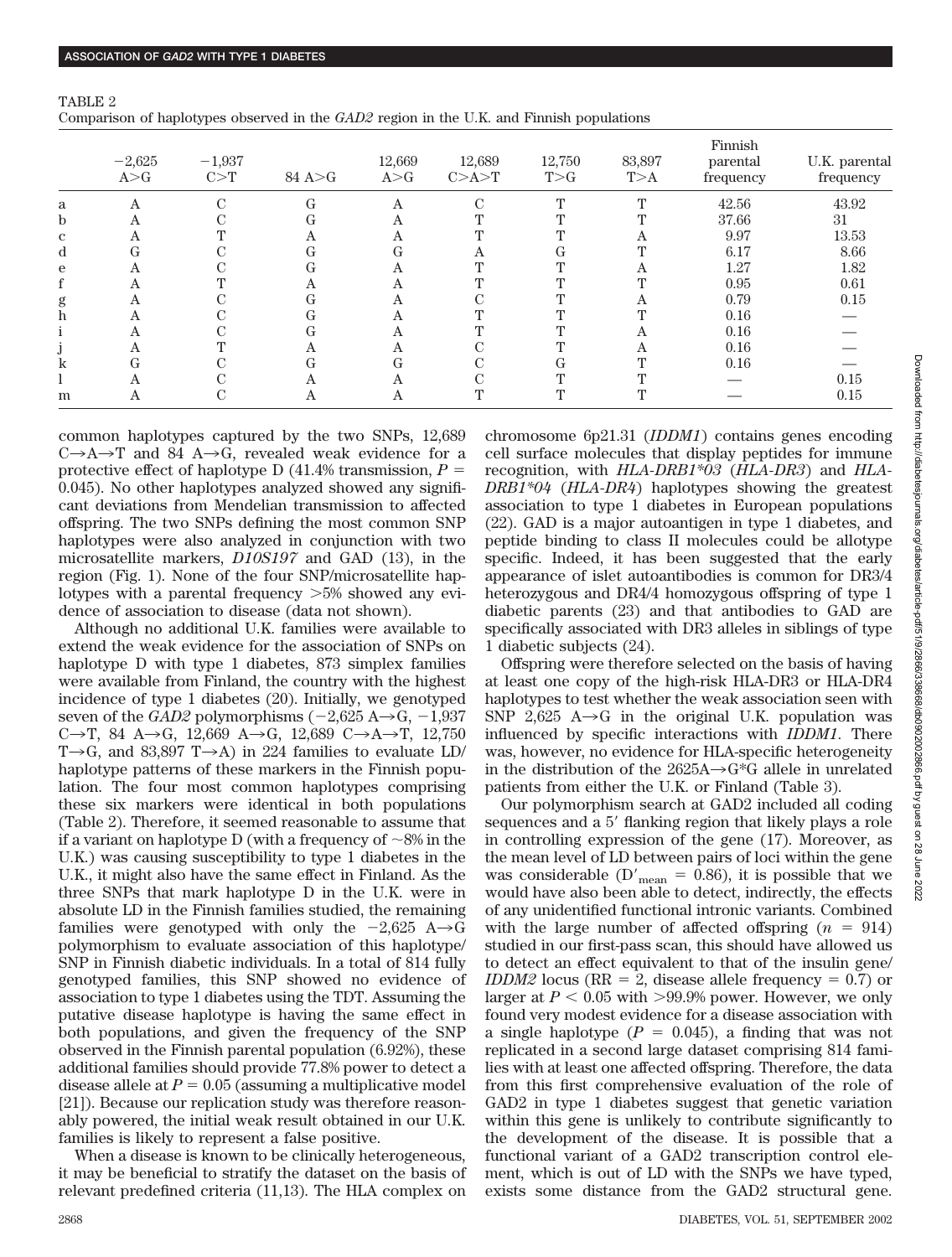## TABLE 3

Proportion of chromosomes from unrelated patients with a given HLA phenotype carrying the  $-26,25A>$ G\*G allele.

|         | DR3+        | DR3–         | DR4+        | DR4–         | DR3/4       | $Non-DR3/4$ |    |
|---------|-------------|--------------|-------------|--------------|-------------|-------------|----|
| U.K.    | 29/498(5.8) | 14/284(4.9)  | 33/610(5.4) | 10/172(5.8)  | 22/352(6.2) | 21/430(4.9) | NS |
| Finland | 24/308(7.8) | 29/432 (6.7) | 36/530(6.8) | 17/210 (6.1) | 12/188(6.4) | 41/552(7.4) | NS |

Data are  $n$  (%).

However, our results also suggest that present resources would best be directed at other candidate genes or regions within the putative *IDDM10* locus.

### **RESEARCH DESIGN AND METHODS**

**Subjects.** We genotyped polymorphisms at *GAD2* in a maximum of 472 multiplex families originating from the U.K. in which both sibs were diagnosed with type 1 diabetes (the Diabetes U.K. Warren 1 repository). We also genotyped markers in a maximum of 873 Finnish families in which at least one child had been diagnosed with type 1 diabetes.

**Polymorphism detection.** Polymorphisms in *GAD2* were detected by screening 18 parents of type 1 diabetic sibs, 4 type 1 diabetics subjects, and 10 white control subjects not ascertained for disease status using DHPLC (WAVE). All individuals screened were white and born in the U.K. All regions screened were within 5 kb of the 5UTR and 3 kb of the 3UTR of the gene. **Genotyping.** All polymorphisms were genotyped using Invader, as described by Mein et al. (25). Full details of all SNPs are available at our website (http://www-gene.cimr.cam.ac.uk/todd/).

**Statistical analysis.** Parental haplotypes were reconstructed from pedigree data using software available from Frank Dudbridge (http://www.hgmp.mrc.  $ac.uk/~fdudbrid/software)$ .

The TDT was performed with STATA using the genassoc package available from David Clayton's website (http://www-gene.cimr.cam.ac.uk/clayton/ software/). To ensure a valid test of association in multiplex families, robust variance estimators were used in the calculation of *P* values. TDT on multilocus haplotypes was performed using the software of Frank Dudbridge.

Contingency table analysis was used to compare allele frequencies of  $-2.625$  A $\rightarrow$ G between groups of diabetic offspring stratified by HLA genotype. Only one diabetic subjects was chosen from each family. The *P* values shown are not corrected for multiple tests.

## **ACKNOWLEDGMENTS**

This work was funded by the Wellcome Trust, the Juvenile Diabetes Research Foundation International, Diabetes U.K., and grants from the Finnish Academy (38387, 46558, 52114, and 51225), the Novo Nordisk Foundation, and the Sigrid Juselius Foundation. G.C.L.J. was the recipient of a Diabetes U.K. PhD Studentship.

The authors thank Neil Walker for help with database management.

#### **REFERENCES**

- 1. Atkinson MA, Maclaren NK, Scharp DW, Lacy PE, Riley WJ: 64,000 Mr autoantibodies as predictors of insulin-dependent diabetes. *Lancet* 335: 1357–1360, 1990
- 2. Kaufman DL, Clare-Salzler M, Tian J, Forsthuber T, Ting GS, Robinson P, Atkinson MA, Sercarz EE, Tobin AJ, Lehmann PV: Spontaneous loss of T-cell tolerance to glutamic acid decarboxylase in murine insulin-dependent diabetes. *Nature* 366:69–72, 1993
- 3. Tisch R, Yang XD, Singer SM, Liblau RS, Fugger L, McDevitt HO: Immune response to glutamic acid decarboxylase correlates with insulitis in non-obese diabetic mice. *Nature* 366:72–75, 1993
- 4. Yoon JW, Yoon CS, Lim HW, Huang QQ, Kang Y, Pyun KH, Hirasawa K, Sherwin RS, Jun HS: Control of autoimmune diabetes in NOD mice by GAD expression or suppression in beta cells. *Science* 284:1183–1187, 1999
- 5. Tuomilehto J, Zimmet P, Mackay IR, Koskela P, Vidgren G, Toivanen L, Tuomilehto-Wolf E, Kohtamaki K, Stengard J, Rowley MJ: Antibodies to glutamic acid decarboxylase as predictors of insulin-dependent diabetes mellitus before clinical onset of disease. *Lancet* 343:1383–1385, 1994
- 6. von Boehmer H, Sarukhan A: GAD, a single autoantigen for diabetes. *Science* 284:1135–1137, 1999
- 7. Pugliese A, Zeller M, Fernandez Jr A, Zalcberg L, Bartlett R, Ricordi C,

Pietropaolo M, Eisenbarth G, Bennett S, Patel D: The insulin gene is transcribed in the human thymus and transcription levles correlate with allelic variation at the *INS* VNTR-*IDDM2* susceptibility locus for type 1 diabetes. *Nat Genet* 15:293–297, 1997

- 8. Vafiadis P, Bennet S, Todd J, Nadeau J, Grabs R, Goodyer C, Wickramasinghe S, Colle E, Polychronakos C: Insulin expression in human thymus is modulated by *INS* VNTR alleles at the *IDDM2* locus. *Nat Genet* 15:289– 292, 1997
- 9. Karlsen AE, Hagopian WA, Grubin CE, Dube S, Disteche CM, Adler DA, Barmeier H, Mathewes S, Grant FJ, Foster D, et al: Cloning and primary structure of a human islet isoform of glutamic acid decarboxylase from chromosome 10. *Proc Natl Acad SciUSA* 88:8337–8341, 1991
- 10. Bu DF, Erlander MG, Hitz BC, Tillakaratne NJ, Kaufman DL, Wagner-McPherson CB, Evans GA, Tobin AJ: Two human glutamate decarboxylases, 65-kDa GAD and 67-kDa GAD, are each encoded by a single gene. *Proc Natl Acad SciUSA* 89:2115–2119, 1992
- 11. Mein CA, Esposito L, Dunn MG, Johnson GC, Timms AE, Goy JV, Smith AN, Sebag-Montefiore L, Merriman ME, Wilson AJ, Todd JA: A search for type 1 diabetes susceptibility genes in families from the United Kingdom. *Nat Genet* 19:297–300, 1998
- 12. Reed P, Cucca F, Jenkins S, Merriman M, Wilson A, McKinney P, Bosi E, Joner G, Ronningen K, Thorsby E, Undlien D, Merriman T, Barnett A, Bain S, Todd J: Evidence for a type 1 diabetes susceptibility locus (IDDM10) on human chromosome 10p11–q11. *Hum Mol Genet* 6:1011–1016, 1997
- 13. Wapelhorst B, Bell GI, Risch N, Spielman RS, Concannon P: Linkage and association studies in insulin-dependent diabetes with a new dinucleotide repeat polymorphism at the GAD65 locus. *Autoimmunity* 21:127–130, 1995
- 14. Rambrand T, Pociot F, Ronningen K, Nerup J, Michelsen BK: Genetic markers for glutamic acid decarboxylase do not predict insulin-dependent diabetes mellitus in pairs of affected siblings: the Danish Study Group of Diabetes in Childhood. *Hum Genet* 99:177–185, 1997
- 15. Bu DF, Tobin AJ: The exon-intron organization of the genes (GAD1 and GAD2) encoding two human glutamate decarboxylases (GAD67 and GAD65) suggests that they derive from a common ancestral GAD. *Genomics* 21:222–228, 1994
- 16. Pinal CS, Cortessis V, Tobin AJ: Multiple elements regulate GAD65 transcription. *Dev Neurosci* 19:465–475, 1997
- 17. Skak K, Michelsen BK: The TATA-less rat GAD65 promoter can be activated by Sp1 through non-consensus elements. *Gene* 236:231–241, 1999
- 18. Makinae K, Kobayashi T, Shinkawa H, Sakagami H, Kondo H, Tashiro F, Miyazaki J, Obata K, Tamura S, Yanagawa Y: Structure of the mouse glutamate decarboxylase 65 gene and its promoter: preferential expression of its promoter in the GABAergic neurons of transgenic mice. *J Neurochem* 75:1429–1437, 2000
- 19. Johnson GC, Esposito L, Barratt BJ, Smith AN, Heward J, Di Genova G, Ueda H, Cordell HJ, Eaves IA, Dudbridge F, Twells RC, Payne F, Hughes W, Nutland S, Stevens H, Carr P, Tuomilehto-Wolf E, Tuomilehto J, Gough SC, Clayton DG, Todd JA: Haplotype tagging for the identification of common disease genes. *Nat Genet* 29:233–237, 2001
- 20. Tuomilehto J, Karvonen M, Pitkaniemi J, Virtala E, Kohtamaki K, Toivanen L, Tuomilehto-Wolf E: Record-high incidence of type I (insulin-dependent) diabetes mellitus in Finnish children: the Finnish Childhood Type I Diabetes Registry Group. *Diabetologia* 42:655–660, 1999
- 21. Mitchell LE: Relationship between case-control studies and the transmission/disequilibrium test. *Genet Epidemiol* 19:193–201, 2000
- 22. Herr M, Dudbridge F, Zavattari P, Cucca F, Guja C, March R, Campbell RD, Barnett AH, Bain SC, Todd JA, Koeleman BP: Evaluation of fine mapping strategies for a multifactorial disease locus: systematic linkage and association analysis of IDDM1 in the HLA region on chromosome 6p21. *Hum Mol Genet* 9:1291–1301, 2000
- 23. Schenker M, Hummel M, Ferber K, Walter M, Keller E, Albert ED, Janka HU, Kastendiek C, Sorger M, Louwen F, Ziegler AG: Early expression and high prevalence of islet autoantibodies for DR3/4 heterozygous and DR4/4 homozygous offspring of parents with type I diabetes: the German BABY-DIAB study. *Diabetologia* 42:671–677, 1999